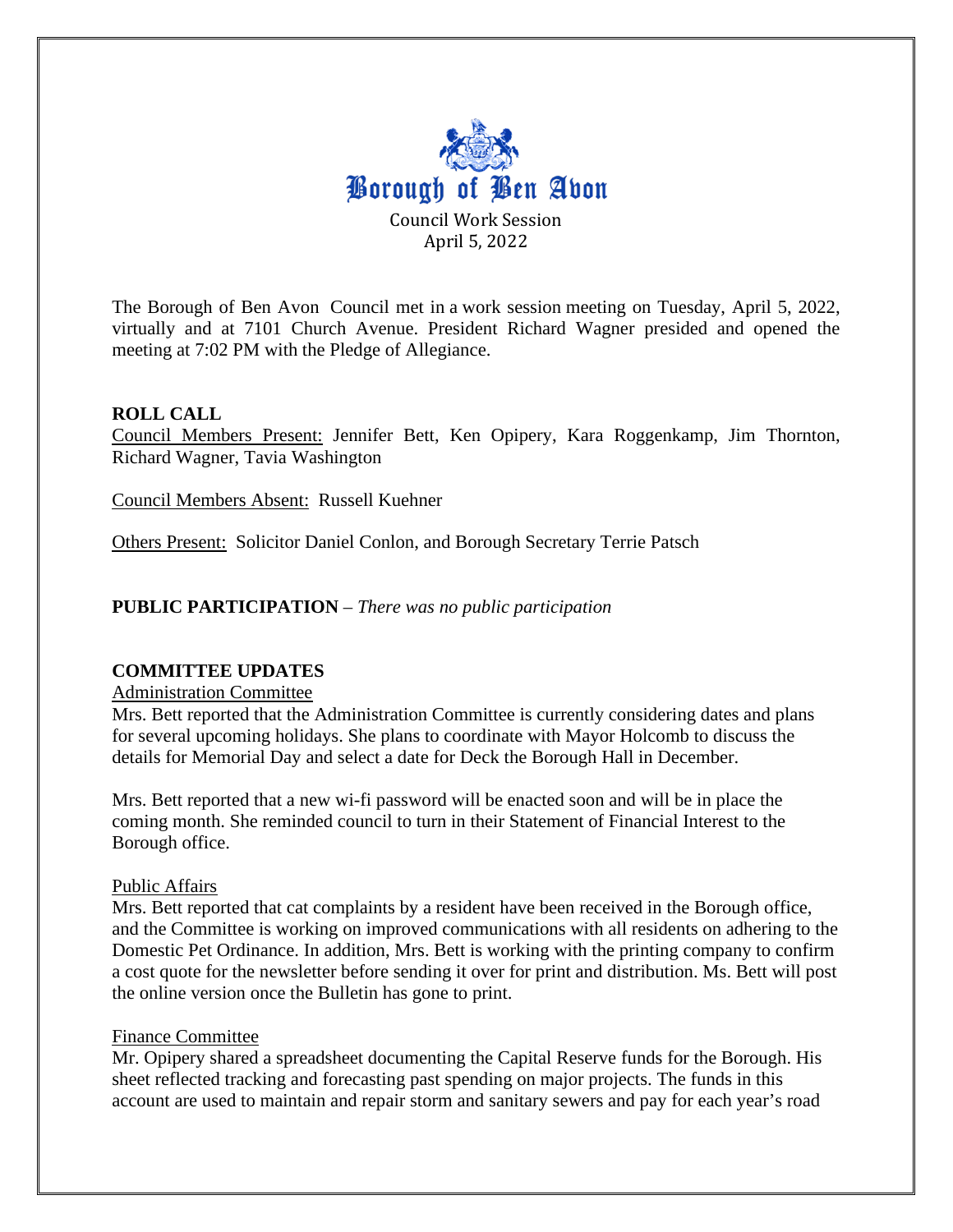project. With careful planning, the Borough can fund these projects without incurring debt and saving the Borough loan interest. In 2022 Mr. Opipery plans on a transfer of over \$500,000 to the Capital account enabling a retaining wall repair on Brighton Road, the planned paving of Borough streets and repairs to the building at 7221 Church Avenue.

#### Public Safety

Mr. Wagner reported that the recently hired code technician from Harshman that was working in Ben Avon has resigned. His duties are being assumed by a co-worker for the time being. The Borough Secretary will follow-up on outstanding items.

Mr. Wagner also reported that of the two vehicles owned by the Borough, the pumper had been of interest to Kennedy Township. He stated that they made an offer of \$40,000, and with Council's approval, would like to assure them that the sale can take place. Solicitor Conlon requested a purchase agreement be drawn up and the sale added to the agenda for the April voting meeting.

#### Public Works

Mr. Opipery reported that Public Works staff are working to clean the warehouse building in preparation for the upcoming elections. He stated that some tables are there, but chairs will need to be purchased.

# Community of Governments

Mr. Wagner stated that the delegate's meeting will be later this month. He reported going to the new glass recycling location in Sewickley, and from appearances it seems to be very active. He and Ms. Washington have asked to be added to the Rt. 65 Corridor Committee. Ms. Washington reported that at today's meeting, the members were breaking up into smaller groups that can go out to the municipalities to meet and exchange ideas.

# Sustainability

Ms. Roggenkamp reported that there has not been anything of note on this Committee as she has been focused on the newsletter. She reported a recent conversation concerning the energy assessments, and her need to reply with feedback. She stated that having information in the newsletter will enable more outreach to the residents.

# Special Projects

# Centennial Building Project

Mr. Wagner reported a designer will tour the Borough building tomorrow morning at 9:00 a.m. to observe the windows and roof of the building. It is a requirement for the grant that the historic nature of the building be preserved.

# Park Project

Mr. Wagner stated that the survey currently on the Ben Avon website will remain until after the newsletter has been distributed to the residents. The link was also shared with Kilbuck Township for distribution to their residents for comments.